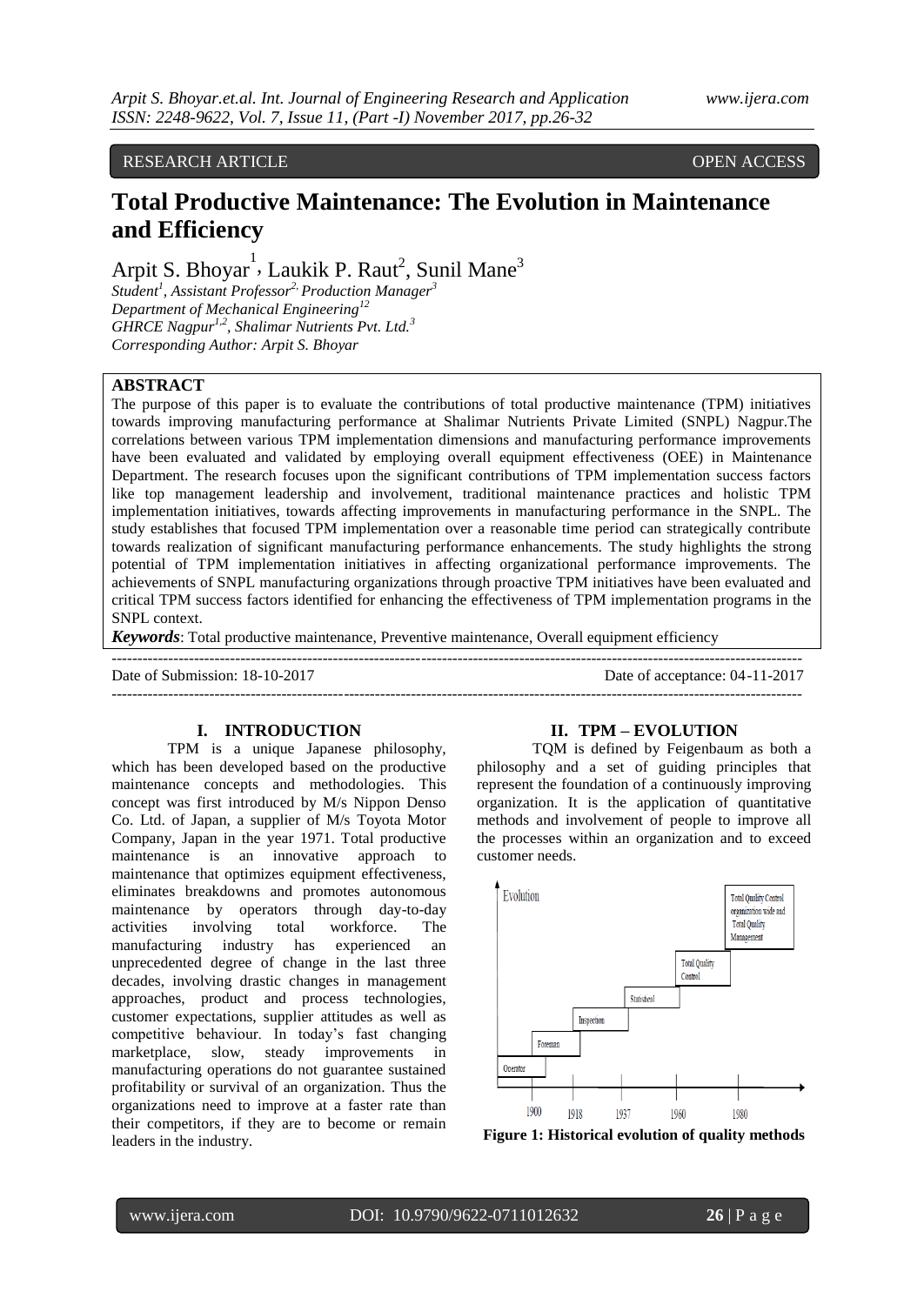

# **Figure 2: The traditional TPM model consists of a 5S foundation and eight supporting activities**

The eight pillars of TPM are mostly focused on proactive and preventative techniques for improving equipment reliability.

## **1.1 Autonomous Maintenance**

It places responsibility for routine maintenance such as cleaning, lubricating, and inspection, in the hands of operators.Train the operators to close the gap between them and the maintenance staff, making it easier for both to work as one team. Change the equipment so the operator can identify any abnormal conditions and measure deterioration before it affects the process or leads to a failure.The following seven steps are implemented to progressively increase operator"s knowledge, participation and responsibility for their equipment.

1. Perform initial cleaning and inspection

2. Countermeasures for the causes and effects of dirt and dust

- 3. Establish cleaning and lubrication standards
- 4. Conduct general inspection training
- 5. Carry out equipment inspection checks
- 6. Workplace management and control
- 7. Continuous improvement

It gives operators greater "ownership" of their equipment, increases operators' knowledge of their equipment, ensures equipment is well-cleaned and lubricated, identifies emergent issues before they become failures, frees maintenance personnel for higher-level tasks.

#### 1.2 Planned Maintenance

It establishespreventative and predictive maintenance systems for equipment and tooling. The following seven steps are implemented under the planned maintenance.

- 1. Correct operation
- 2. Correct set-up
- 3. Cleaning
- 4. Lubrication
- 5. Retightening
- 6. Feedback and repair of minor defects
- 7. Quality spare parts

It significantly reduces instances of unplanned stop time and enables most maintenance to be planned for times when equipment is not scheduled for production thereby reduces inventory through better control of wear-prone and failure-prone parts.

#### 1.3 Quality Maintenance

It is designed for error detection and prevention into production processes. It applies root cause analysis to eliminate recurring sources of quality defects.It specifically targets quality issues with improvement projects focused on removing root sources of defects and hence reduces number of defects. It reduces cost by catching defects early (it is expensive and unreliable to find defects through inspection).

## 1.4 Focused Improvement

Maximize efficiency by eliminating waste and manufacturing losses. Manufacturing losses are categorized into 3 big losses:

- 1) Equipment losses
- 2) Manpower losses
- 3) Material losses



**Figure 3: Manufacturing losses**

#### 1.5 Early Equipment Management

It is directs practical knowledge and understanding of manufacturing equipment gained through TPM towards improving the design of new equipment. New equipment needs to be:

1) easy to operate

- 2) easy to clean
- 3) easy to maintain and reliable
- 4) have quick set-up times
- 5) operate at the lowest life cycle cost
- 1.6 Training and Education

It fills in knowledge gaps necessary to achieve TPM goals. It applies to operators, maintenance personnel and managers.Operators develop skills to routinely maintain equipment and identify emerging problems.Maintenance personnel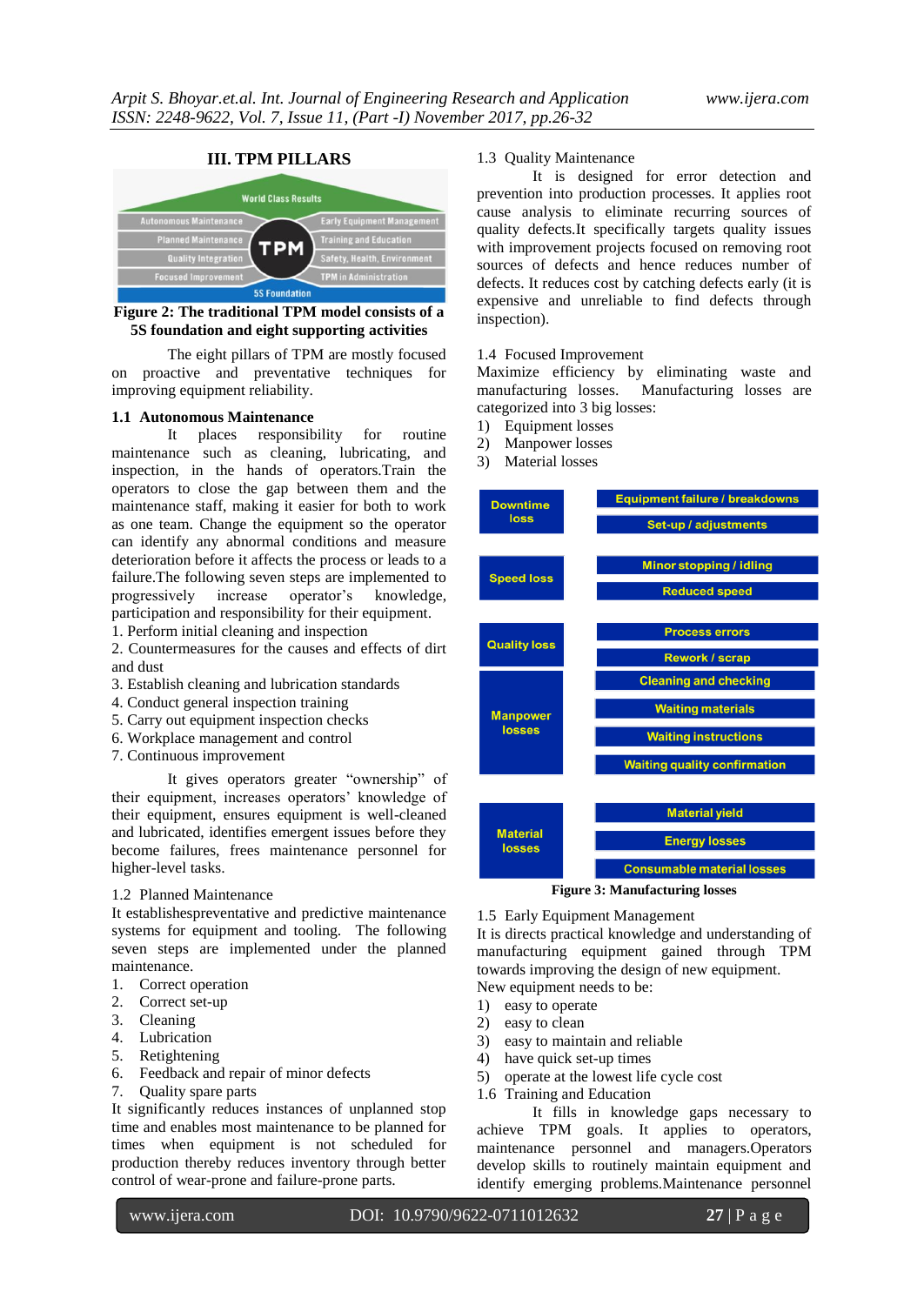learn techniques for proactive and preventative maintenance.Managers are trained on TPM principles as well as on employee coaching and development.

#### 1.7 Safety, Health, Environment

It maintains a safe and healthy working environment. It eeliminates potential health and safety risks, resulting in a safer workplace and specifically targets the goal of an accident-free workplace.

1.8 TPM in administrative and support departments Administrative and support departments can be seen as process plants whose principal tasks are to collect, process, and distribute information. It helps to eextends TPM benefits beyond the plant floor by addressing waste in administrative functions.

## **IV. S PHILOSOPHY**

TPM starts with 5S. It is a systematic process of housekeeping to achieve a serene environment in the work place involving the employees with a commitment to sincerely implement and practice housekeeping. Problems cannot be clearly seen when the work place is unorganized. Cleaning and organizing the workplace helps the team to uncover problems. Making problems visible is the first step of improvement. 5S is foundation program before theimplementation of TPM.

|  |  |  |  | Table 1: 5 S principles |
|--|--|--|--|-------------------------|
|--|--|--|--|-------------------------|

| Japanese nomenclature (English 5S/5C): Features        |  |  |  |  |
|--------------------------------------------------------|--|--|--|--|
| Seiri (Sort/Clear): Sort out unnecessary items from    |  |  |  |  |
| the workplace and discard them.                        |  |  |  |  |
| Seiton (Set in order/Configure): Arrange necessary     |  |  |  |  |
| items in good order so that they can be easily         |  |  |  |  |
| picked up for use.                                     |  |  |  |  |
| Seisio (Shine/Clean and check): Clean the workplace    |  |  |  |  |
| completely to make it free from dust, dirt and clutter |  |  |  |  |
| Seiketsu (Standardize/Conformity): Maintain high       |  |  |  |  |
| standard of house keeping and workplace organization   |  |  |  |  |
| Shitsuke (Sustain/Custom and practice): Train and      |  |  |  |  |
| motivate people to follow good house keeping           |  |  |  |  |
| disciplines autonomously                               |  |  |  |  |

If this 5S is not taken up seriously, then it leads to 5D (delays, defects, dissatisfied customers, declining profits, and demoralized employees).

This 5S implementation has to be carried out inphased manner. First the current situation of theworkplace has to be studied by conducting a 5S audit. This audit uses check sheets to evaluate the current situation. This check sheet consists of various parameters to be rated say on a 5-point basis for each "S". The ratings give the current situation. The each of the above-mentioned 5S is implemented and audit is conducted at regular intervals to monitor the progress and evaluate the success of implementation. After the completion of implementation of 5S

random audits could be conducted using company check sheets to ensure that it is observed in true spirits by everyone in the work place depicts the key activities to be holistically deployed for effective 5S implementation at the workplace.

# **V. OEE AND THE SIX BIG LOSSES**

OEE (Overall Equipment Effectiveness) is a metric that identifies the percentage of planned production time that is truly productive. It was developed to support TPM initiatives by accurately tracking progress towards achieving "perfect production".

- An OEE score of 100% is perfect production.
- An OEE score of 85% is world class for discrete manufacturers.
- An OEE score of 60% is fairly typical for discrete manufacturers.
- An OEE score of 40% is not uncommon for manufacturers without TPM and/or lean programs.

| Compone          | TPM                                     | <b>Type of Productivity</b>                                                                                                                                                                                                                                                                             |  |
|------------------|-----------------------------------------|---------------------------------------------------------------------------------------------------------------------------------------------------------------------------------------------------------------------------------------------------------------------------------------------------------|--|
| nt               | Goal                                    | Loss                                                                                                                                                                                                                                                                                                    |  |
| Availabilit<br>y | No Stops                                | Availability takes into<br>account Availability<br>Loss, which includes<br>all<br>events that stop<br>planned production for<br>an appreciable length of<br>time Examples include<br>Unplanned Stops (such<br>as breakdowns and other<br>down events)<br>and<br>Planned Stops (such as<br>changeovers). |  |
| Performan<br>ce  | No Small<br>Stops or<br>Slow<br>Running | Performance takes into<br>account Performance<br>Loss, which includes<br>all factors<br>that cause<br>production to operate<br>less<br>than<br>the<br>at.<br>maximum<br>possible<br>speed when running.<br>Examples include both<br>Cycles,<br>Slow<br>and<br>Small Stops.                              |  |
| Quality          | No<br><b>Defects</b>                    | Quality takes<br>into<br>account Quality Loss,<br>which<br>factors<br>out<br>manufactured pieces that<br>do<br>not meet quality<br>including<br>standards,<br>pieces that<br>require<br>Examples<br>rework.<br>Production<br>include<br>Rejects and Reduced<br>Yield on startup.                        |  |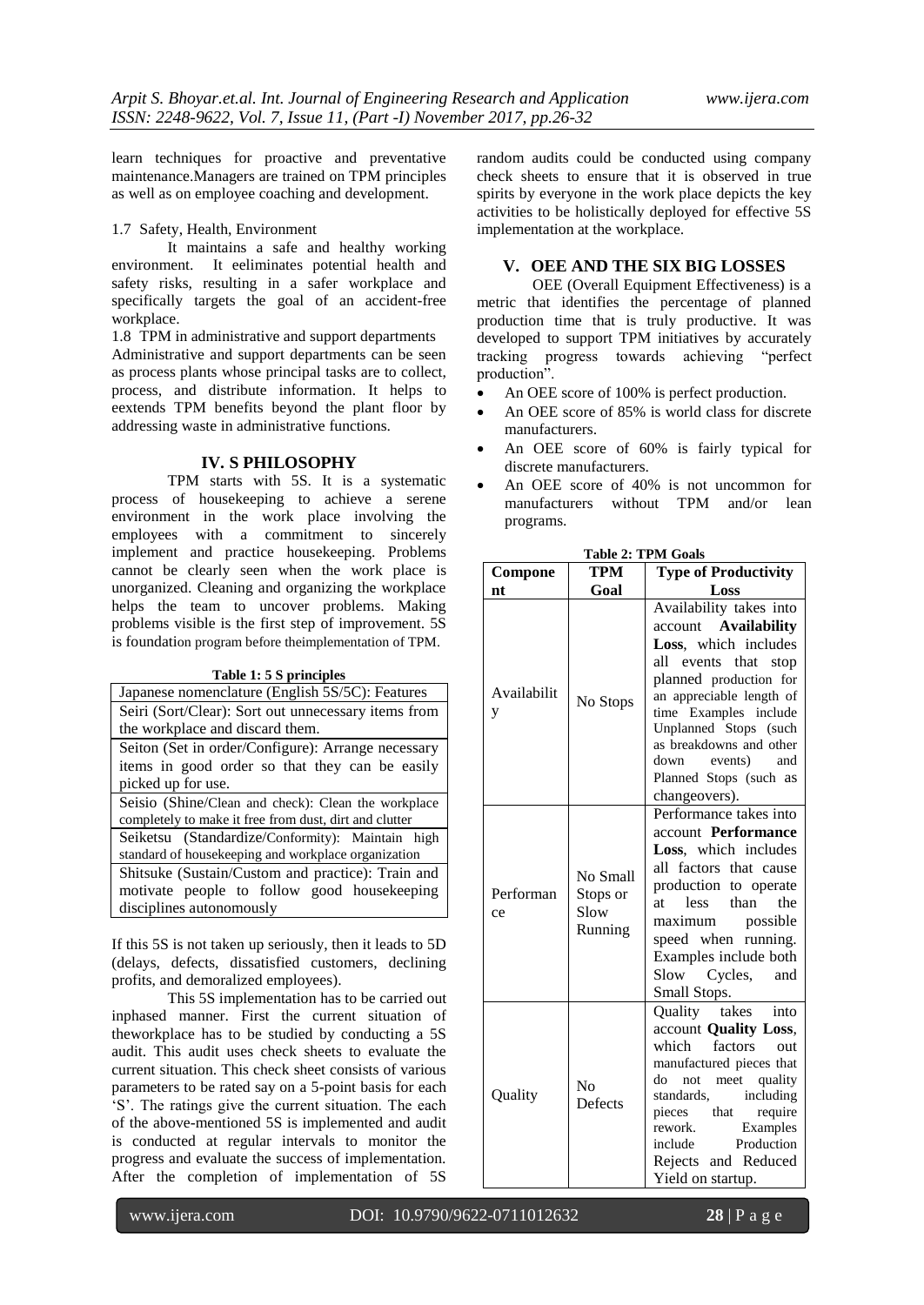| OEE | Perfect<br>Producti<br>on | OEE<br>account all losses<br>(Availability<br>Performance Loss, and<br>Ouality<br>resulting in a measure<br>of truly productive<br>manufacturing time. | takes | into<br>Loss,<br>$Loss)$ , |
|-----|---------------------------|--------------------------------------------------------------------------------------------------------------------------------------------------------|-------|----------------------------|
|-----|---------------------------|--------------------------------------------------------------------------------------------------------------------------------------------------------|-------|----------------------------|

| <b>Six Big</b><br><b>Losses</b> | OEE<br>Categor<br>y      | <b>Example</b><br>S                                                                                                    | <b>Comments</b>                                                                                                                                                                   |
|---------------------------------|--------------------------|------------------------------------------------------------------------------------------------------------------------|-----------------------------------------------------------------------------------------------------------------------------------------------------------------------------------|
| Unplann<br>ed Stops             | Availabi<br>lity<br>Loss | Tooling<br>Failure,<br>Unplanne<br>d<br>Maintena<br>nce,<br>Overheat<br>ed<br>Bearing,<br>Motor<br>Failure             | There<br>is<br>flexibility<br>on where to<br>the<br>set<br>threshold<br>between an<br>Unplanned<br>Stop<br>(Availabilit<br>v Loss) and<br>a Small Stop<br>(Performan<br>ce Loss). |
| Setup<br>and<br>Adjustm<br>ents | Availabi<br>lity<br>Loss | Setup/Ch<br>angeover,<br>Material<br>Shortage,<br>Operator<br>Shortage,<br>Major<br>Adjustme<br>nt.<br>Warm-Up<br>Time | This loss is<br>often<br>addressed<br>through<br>setup time<br>reduction<br>programs<br>such<br>as<br>SMED<br>$(Single-$<br>Minute<br>Exchange<br>of Die).                        |
| Small<br>Stops                  | Perform<br>ance<br>Loss  | Compone<br>nt Jam,<br>Minor<br>Adjustme<br>nt, Sensor<br>Blocked,<br>Delivery<br>Blocked,<br>$C$ leaning/<br>Checking  | Typically<br>only includes<br>stops<br>that<br>less<br>are<br>five<br>than<br>minutes<br>and that do<br>not require<br>maintenanc<br>e<br>personnel.                              |
| Slow<br>Running                 | Perform<br>ance<br>Loss  | Incorrect<br>Setting,<br>Equipme<br>nt Wear,<br>Alignmen<br>t Problem                                                  | Anything<br>that<br>keeps<br>the<br>equipment<br>from<br>running<br>at<br>its<br>theoretical<br>maximum<br>speed.                                                                 |
| Producti<br>on<br>Defects       | Quality<br>Loss          | Scrap,<br>Rework                                                                                                       | Rejects<br>during<br>steady-state<br>production.                                                                                                                                  |

**Table 3: Six big losses**

| Reduced | Quality | Scrap, | Rejects<br>during<br>warm-up, |
|---------|---------|--------|-------------------------------|
| Yield   | Loss    | Rework | startup<br><b>or</b>          |
|         |         |        | other early<br>production.    |

## **TPM program implementation**

TPM is not a quick fix, it can often take between 2 and 5 years to implement fully depending on the size and complexity of your organisation. The most widely adopted framework for adopting TPM is that of the Japan Institute of Plant Maintenance [\(JIPM\)](http://www.jipm.or.jp/en/) which is based around 9 steps split into three cycles.

## **a. Measurement Cycle;**

i. Equipment history and performance analysis: Select one cell or machine and begin to set project objectives such as manning costs, OEE and material savings.Set up a project board for the 9 steps of the project and the team should start to collect all manuals and drawings. Also assemble all historical records regarding manning, performance rates, breakdowns, maintenance, replacements and accidents.

ii. Calculate OEE:Ensure the team is educated in what OEE is and how to perform the OEE Calculation. Set up your OEE display board at the gemba along with graphs for each contributing factor. This step can take several days to a few weeks to gather meaningful data.

iii. Asses the six big losses and set priorities;Review all of the data collected and have the team agree priorities and plans with management. Do not just jump to the lowest OEE, look also at the process cycle time to see if it is within tact time (the demand time of the customer) and if the process is a bottleneck or causing obvious delays.

#### **b. Condition Cycle**

iv. Critical Assessment: This is where you start to analyze each and every component of the machine, what does it do, how does it do it, why is designed that way and so forth. This is the opportunity for the whole team to fully understand how the machine works in detail.For each critical component identify ideal conditions (pressure, lubrication, temperature etc.) and also how each can be made to deteriorate quicker than it should.Document everything and keep with the machine so that all have access.

#### v. Cleanup and condition appraisal;

This step is very much like the third stage of [5S Shine](http://leanmanufacturingtools.org/202/lean-5s-seiso-sweep-shine-clean-and-check/) apart from it goes into much greater depth. Start by taking pictures of the current state, and then begin to inspect and clean each component filling in an appraisal form to detail any issues. Develop a cleaning program as well as identifying all possible causes of contamination both inside and outside the machine and develop plans to either eliminate, isolate, prevent or if you have to clean.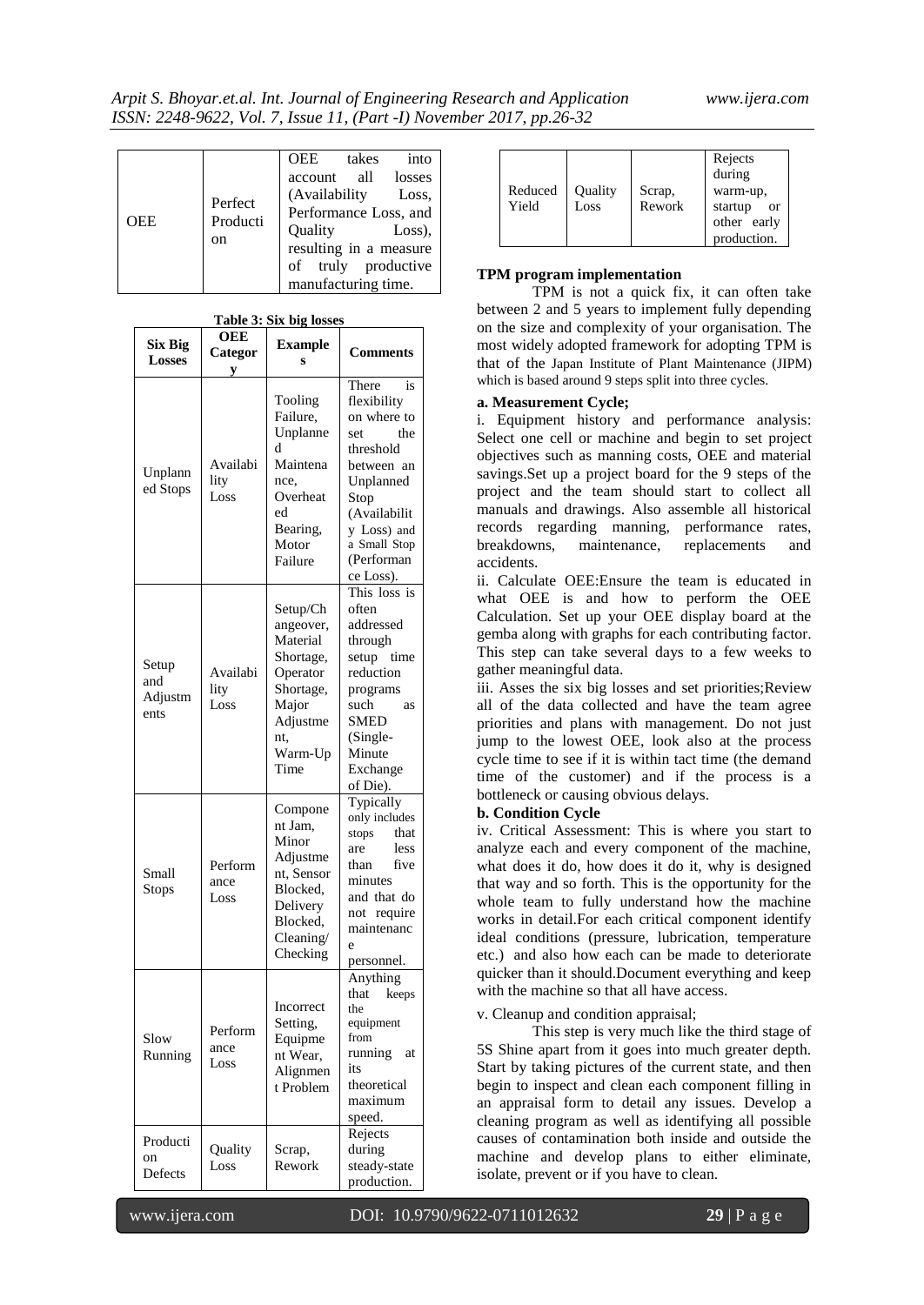#### vi. Planed Refurbishment;

Plan and conduct all refurbishment identified in the previous stages. Also implement any changes to eliminate contamination, introduce [pokayoke devices](http://leanmanufacturingtools.org/494/poka-yoke/) and examine and implement quick changeover through SMED (single minute exchange of die.)

## vii. Develop Asset care;

This is the stage which most people identify with TPM, the introduction of autonomous [maintenance](http://leanmanufacturingtools.org/438/autonomous-maintenance/) where the operators themselves undertake daily inspections, lubrication, simple repairs, and simple replacements and detect problems themselves. We also establish visual management using kamisshabi boards to show what work has been done, color code and identify all gauges, pipes, cables etc with reference to the manuals as well as installing inspection windows so you can see what is happening inside the machine.

## **c. Problem Prevention Cycle;**

viii. Best practice routines and standards; Just as in the [5S](http://leanmanufacturingtools.org/192/what-is-5s-seiri-seiton-seiso-seiketsu-shitsuke/) standardization step we develop and implement standard operating methods based on all that we have learned through the previous steps. We develop best practice manuals, single point lessons and spares requirements; all of which are kept with the machines not locked away in an office somewhere.

ix. Problem Prevention:Using our measures of OEE we use the 5 whys and other quality tools to identify solutions and improvements with a preference for low cost and no cost solutions.

## **VI. IMPLEMENTATION REPORT IN MAINTANACES DEPARTMENT**

'Kaizen' literally means 'change for the betterment'. Kaizen involves small improvements and is carried out on a continual basis and involving people of all level in the organization. The principle behind Kaizen is that "a very large number of small improvements are more effective in an organizational environment than a few improvements of large value'. This pillar is aimed at reducing losses in the workplace that affect our efficiencies. By using a detailed and thorough procedure we eliminate losses in a systematic method using various Kaizen tools. Objective of Kaizen is achieve and sustain zero loses with respect to minor stops, measurement and adjustments, defects and unavoidable downtime.



www.ijera.com DOI: 10.9790/9622-0711012632 **30** | P a g e

**Corner after chewing tobacco**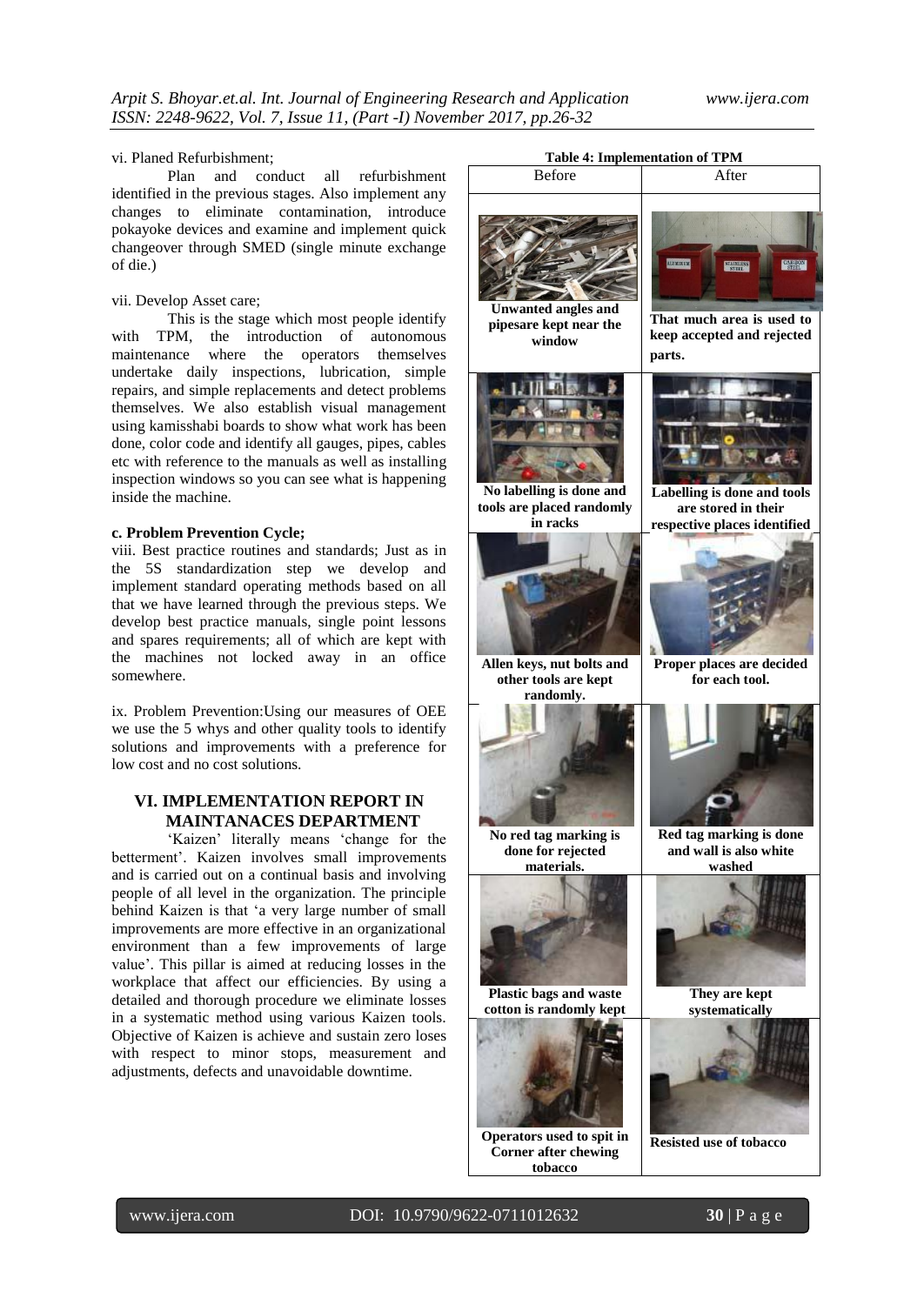| No operator is writing          | Writing hourly report is    |
|---------------------------------|-----------------------------|
| hourly report                   | compulsory                  |
| <b>Employee details are not</b> | <b>Employee details are</b> |
| displayed on the notice         | displayed on the notice     |
| board                           | board                       |
| No working information          | Working information is      |
| is displayed on the notice      | displayed on the notice     |
| board                           | board                       |



**Figure 4.Implementation of Pokayoke**

## **VII. DATA ANALYSIS**

Overall Equipment Effectiveness (OEE) is widely use as the measure of success of TPM implementation. Overall Equipment Effectiveness is given as: Availability  $\times$  Performance Efficiency  $\times$ Quality Rate ( $OEE = A \times PE \times QR$ )[1]. Availability takes into account the losses due to equipment failure and setup and adjustment and is calculated as the ratio of operating time to loading time. Performance Efficiency includes losses due idling and minor stoppages and speed loss and is calculated as ratio of net operating time to operating time. Quality rate factors the defects in process and reduced yield and is defined as ratio of valuable operating time to net

operating time. Following table gives the summary of observation made beforeand after TPM implementation.

Availability = Operating time/planned production Performance = Ideal Cycle Time / Total Pieces Quality = Good Pieces / Total Pieces OEE = Availability X Performance X Quality

| Sr.            | Category                          | <b>Before</b>     | After              |  |
|----------------|-----------------------------------|-------------------|--------------------|--|
| No.            |                                   | implem            | impleme            |  |
|                |                                   | entation          | ntation            |  |
| 1              | Shift time                        | $420 \text{ min}$ | $420 \text{ min}$  |  |
| $\overline{2}$ | Total production in<br>a shift    | 3200 kg           | 3200 <sub>kg</sub> |  |
| 3              | Scheduled break                   | $60$ min          | $60$ min           |  |
| 4              | Non-scheduled<br>break            | $30 \text{ min}$  | $10 \text{ min}$   |  |
| 5              | Operator absent                   | 30 min            | $10 \text{ min}$   |  |
| 6              | <b>Total Time Break</b>           | $120 \text{ min}$ | $80 \text{ min}$   |  |
| 7              | Time taken per Kg                 | 10.66             | 9.41 min           |  |
|                | Production                        | min               |                    |  |
| 8              | Availability $(A)$                | 0.71              | $0.80$ min         |  |
|                |                                   | min               |                    |  |
| 9              | Performance                       | 1 min             | 1 min              |  |
|                | Efficiency (PE)                   |                   |                    |  |
| 10             | Quality Rate $(QR)$               | 0.96              | 0.99               |  |
| 11             | OEE ( $A \times PE \times$<br>OR) | 0.66              | 0.79               |  |
|                |                                   |                   |                    |  |

**Table 5 Implementation of TPM**

## **VIII. RESULT**

1. Improved equipment performance eliminates the root cause of defects.

2. Defects are prevented through planned maintenance.

3. Preventive maintenance costs are reduced as equipment operators conduct autonomous maintenance.

4. Improved equipment designs ensure that new equipment naturally produces fewer defects

5. Simplified products designs and a redesigned process produce with few defects

Engineers, technicians and managers are trained in maintenance and quality

## **IX. CONCLUSION**

Success of TPM depends on various pillars like 5-S, JishuHozen, Planned Maintenance, Quality maintenance, Kaizen, Office TPM and Safety, Health & Environment.Overall Equipment Effectiveness has improved from 66 % to 79% indicating the improvement in productivity and improvement in quality of product.It is observed that most of the defective components are because of the previous process namely casting hence to improve the productivity efforts must also be given to previous